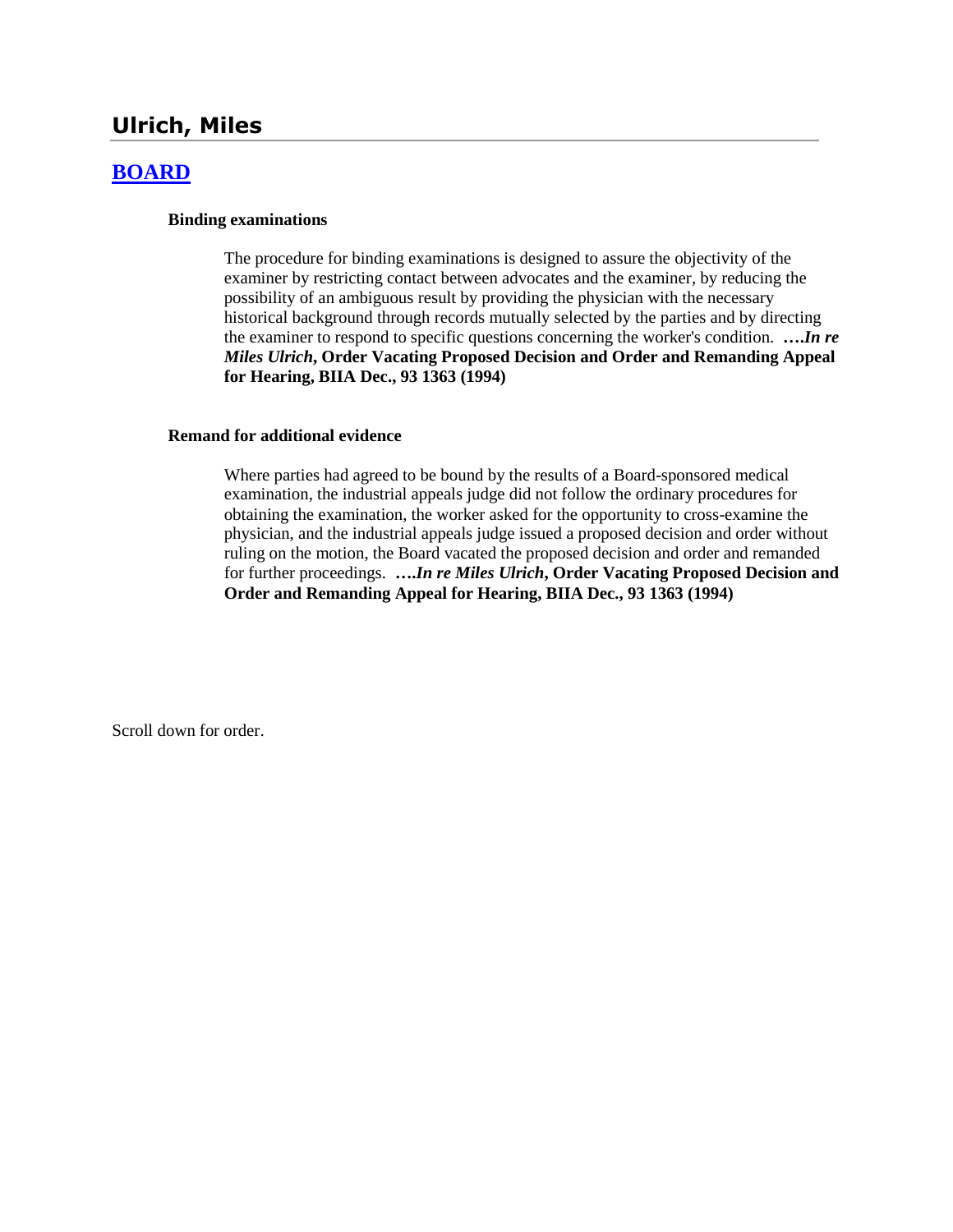### **BEFORE THE BOARD OF INDUSTRIAL INSURANCE APPEALS STATE OF WASHINGTON**

**) ) )**

**IN RE: MILES R. ULRICH ) DOCKET NO. 93 1363**

**ORDER VACATING PROPOSED DECISION AND ORDER AND REMANDING APPEAL** 

## **CLAIM NO. K-380854 ) FOR HEARING**

APPEARANCES:

Claimant, Miles R. Ulrich, by Prediletto, Halpin, Scharnikow, Bothwell & Smart, P.S., per Darrell K. Smart, Attorney

Employer, Yakima Pallet and Industries, by None

Department of Labor & Industries, by The Office of the Attorney General, per Robert S. Young, III, Assistant, and Jane Downey, Paralegal

This is an appeal filed by the claimant, Miles R. Ulrich, on March 30, 1993 from an order of the Department of Labor and Industries dated February 11, 1993 which denied the claimant's application to reopen his claim for aggravation of his physical condition causally related to the industrial injury of September 3, 1986. The Proposed Decision and Order is vacated and this matter is **REMANDED TO THE HEARING PROCESS**.

# **DECISION**

Pursuant to RCW 51.52.104 and RCW 51.52.106, this matter is before the Board for review and decision on a timely Petition for Review filed by the claimant to a Proposed Decision and Order issued on January 31, 1994 in which the order of the Department dated February 11, 1993 was affirmed.

This matter was submitted for decision based on the results of a "binding exam to be paid for by the Board." 9/21/93 Tr. at 4. The Board's authority to pay for medical examinations of claimants derives from WAC 263-12-093. That section provides that when the parties agree that an Order on Agreement of Parties or Proposed Decision and Order will result from an examination, an industrial appeals judge may arrange for the examination and the Board will pay for the reasonable and necessary expenses involved. The Board has adopted a procedure for making a record in cases where it takes on the expense of such an examination.

1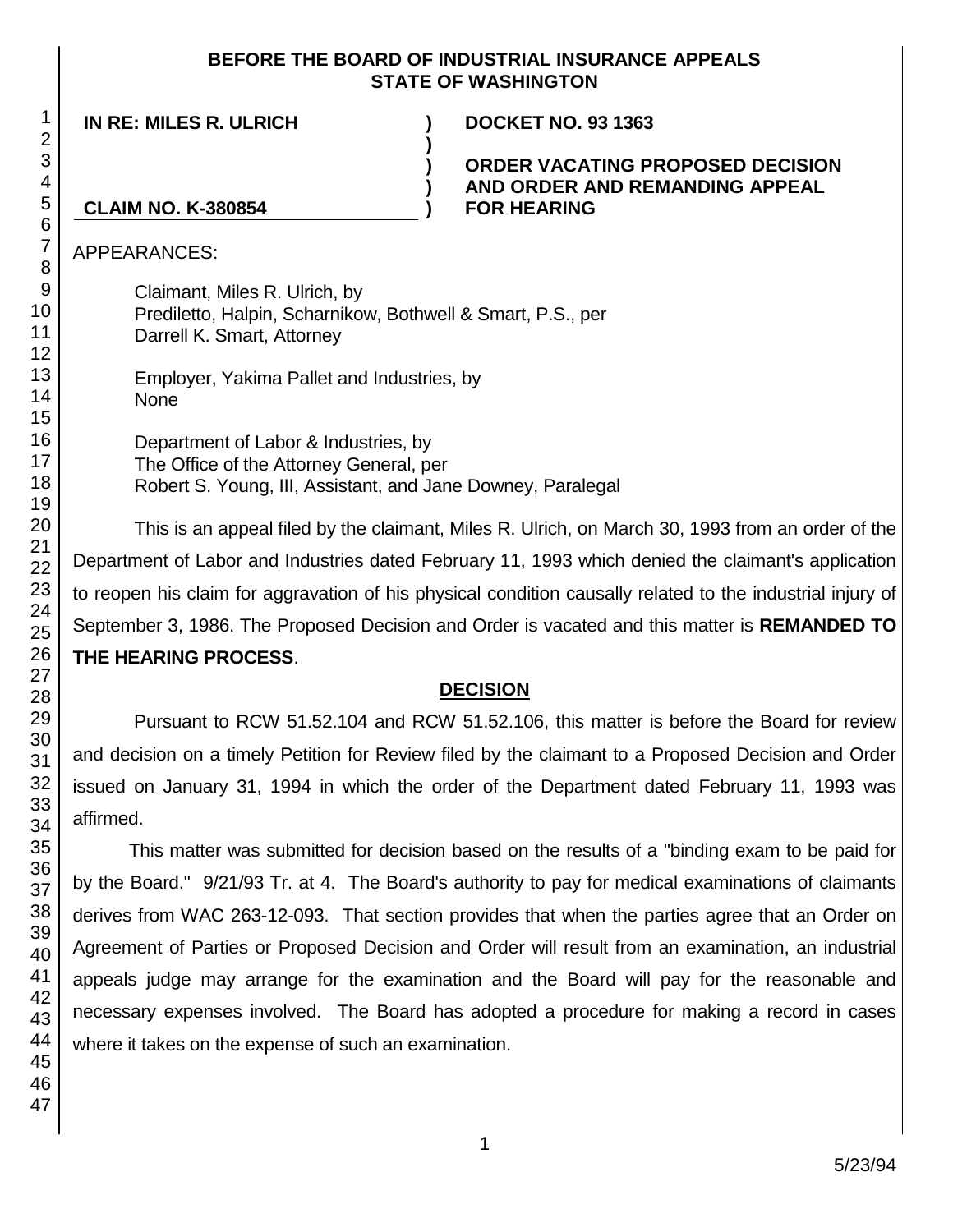When parties request a binding examination paid for by the Board, a conference is held at which they identify medical records to be submitted to the Board for transmittal to the examiner. At the same time, the parties identify on the record the specific questions which are to be addressed to the examining physician. Additionally, the industrial appeals judge obtains advance permission from the parties to submit additional, written follow-up questions if the resulting narrative medical report is in any way ambiguous. The list of questions submitted to examiners frequently includes a question regarding multiple causation of conditions. The Board arranges for examination and, if applicable, further medical testing by an examiner agreed to by the parties. The Board arranges in advance for the examiner to submit an invoice voucher to secure payment of expenses associated with the completed report and testing. The examiner submits the completed report to the assigned industrial appeals judge, who then informs the parties of the results of the examination and the nature of the order to be issued based on those results.

In the present case, after indicating on the record that the claimant was to undergo a binding examination paid for by the Board, the industrial appeals judge and the parties did not follow the ordinary procedures for obtaining such an examination. The parties agreed to abide by the outcome of a report to be prepared by Dr. Max Bocek based on an MRI scan to be performed in Spokane. They did not identify any other records to be submitted to Dr. Bocek. They did not make a record of questions to be submitted to Dr. Bocek along with the MRI results. The record is unclear as to how the MRI scan was arranged or by whom. Apparently, no provisions were actually made for Board payment to the radiologist or to Dr. Bocek. Dr. Bocek's report was submitted to the Assistant Attorney General assigned to this appeal rather than to the Board.

Dr. Bocek's report supported the Department's denial of Mr. Ulrich's reopening application based on the presence of pre-existing damage to Mr. Ulrich's right knee. In his Petition for Review, the claimant expressed concern that Dr. Bocek did not understand the legal concept of multiple proximate causes. At oral argument on December 21, 1993, claimant's counsel requested the opportunity to cross-examine Dr. Bocek on that point or, at least, have stipulated written questions submitted to him on that point. The industrial appeals judge took the matter under advisement and then issued the Proposed Decision and Order without ruling on the motion.

The purpose of the Board's procedure on a binding examination is two-fold. First, it assures the objectivity of the examiner by restricting contact between the advocates for the parties and the examiner. Second, it reduces the possibility of an ambiguous result by (1) providing the examiner with